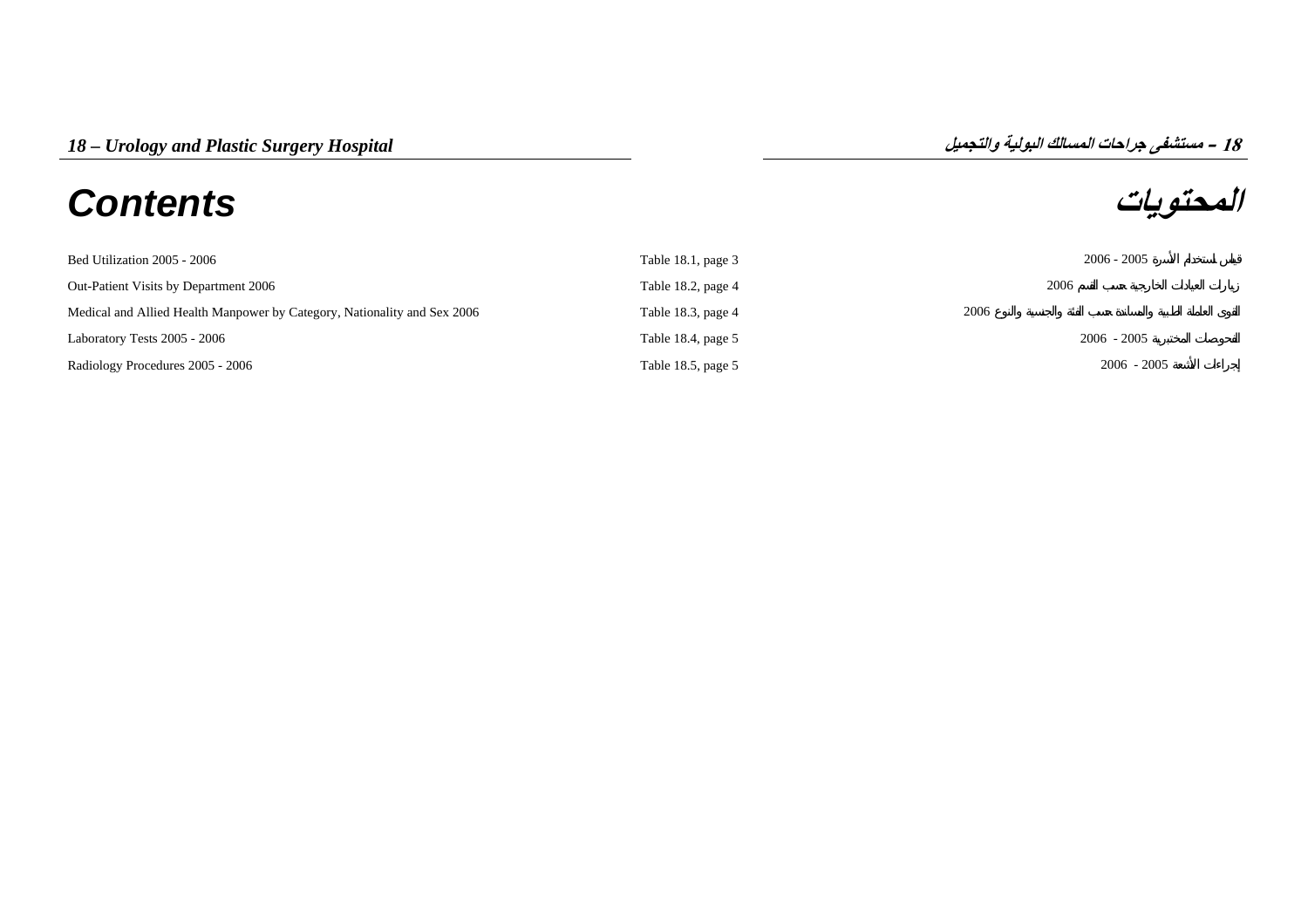| Table 18.1                  |  |
|-----------------------------|--|
| 2006 - 2005                 |  |
| Bed Utilization 2005 - 2006 |  |

<span id="page-1-0"></span>

| <b>Description</b>      | 2006  | 2005      |
|-------------------------|-------|-----------|
| <b>Total admissions</b> | 54    | 16        |
| <b>Total discharges</b> | 54    | 16        |
| Number of beds          | 11    | 11        |
| Bed days available      | 4,015 | 3,025     |
| Patient days-overnight  | 34    | $\ddotsc$ |
| Patients days < 1 day   | 20    | $\cdots$  |
| Total patients days     | 54    | 16        |
| Bed occupancy rate      | 1.3   | 0.5       |
| Turnover rate           | 4.9   | 1.5       |
| Turnover interval       | 73.4  | 188.1     |
| Average daily admission | 0.1   | 0.1       |
| Average daily discharge | 0.1   | 0.1       |
| Average length of stay  | 1.0   | 1.0       |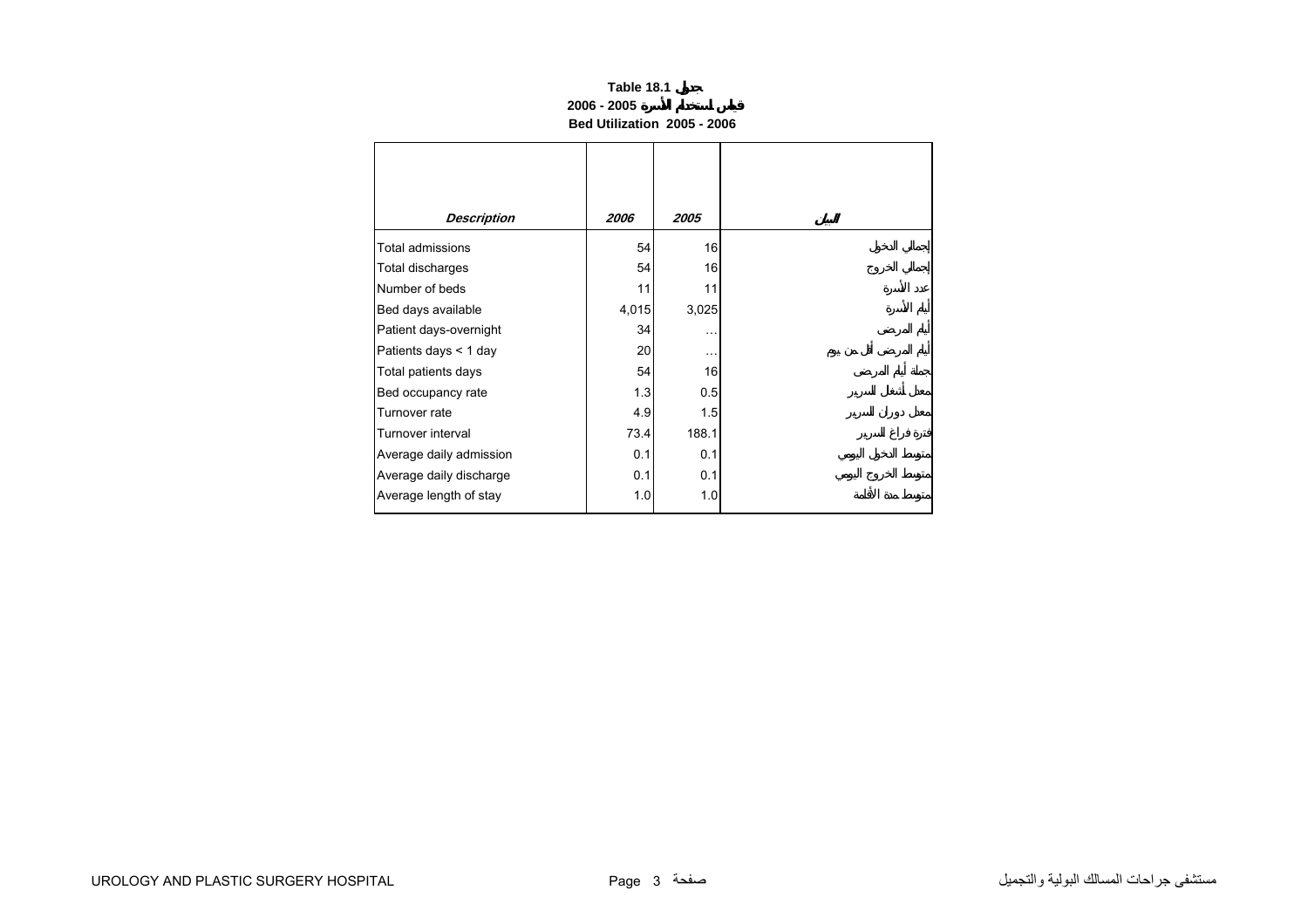## **Table 18.2**

| 2006 |
|------|
|------|

<span id="page-2-0"></span>

|                        | <b>Total</b> |        |             | Non-Bahraini |                 |      | <b>Bahraini</b> |        |                 |  |
|------------------------|--------------|--------|-------------|--------------|-----------------|------|-----------------|--------|-----------------|--|
|                        |              |        |             |              |                 |      |                 |        |                 |  |
|                        |              |        |             |              |                 |      |                 |        |                 |  |
| <b>Department</b>      | <b>Total</b> | Female | <b>Male</b> | <b>Total</b> | Female          | Male | <b>Total</b>    | Female | <b>Male</b>     |  |
|                        |              |        |             |              |                 |      |                 |        |                 |  |
| Urology                | 379          | 167    | 212         | 24           | ົ               | 22   | 355             | 165    | 1901            |  |
| <b>Plastic Surgery</b> | 169          | 151    | 18          | 13           | 11              | ົ    | 156             | 140    | 16              |  |
| General Surgery        | 48           | 37     | 11          | 3            | ົ               |      | 45              | 35     | 10 <sup>1</sup> |  |
| Total                  | 596          | 355    | 241         | 40           | 15 <sub>l</sub> | 25   | 556             | 340    | 216             |  |

## **Table 18.3**

**2006**

## **Medical and Allied Health Manpower by Category, Nationality and Sex 2006**

|                                        | <b>Total</b> |        |      | Non-Bahraini |        |             | <b>Bahraini</b> |        |             |  |
|----------------------------------------|--------------|--------|------|--------------|--------|-------------|-----------------|--------|-------------|--|
|                                        |              |        |      |              |        |             |                 |        |             |  |
| Category                               | <b>Total</b> | Female | Male | <b>Total</b> | Female | <b>Male</b> | <b>Total</b>    | Female | <b>Male</b> |  |
| Physicians                             |              |        |      |              |        |             |                 |        |             |  |
| Nurses*                                |              |        |      |              |        |             |                 |        |             |  |
| Pharmacists & Technicians              |              |        |      |              |        |             |                 |        |             |  |
| Laboratory Technologists & Technicians |              |        |      |              |        |             |                 |        |             |  |
| Radiographers & Technicians            |              |        |      |              |        |             |                 |        |             |  |
| Anaesthesia Technician                 |              |        |      |              |        |             |                 |        |             |  |

*\* Nurses excluding practical nurses and other grades below staff nurse .* . : *\**